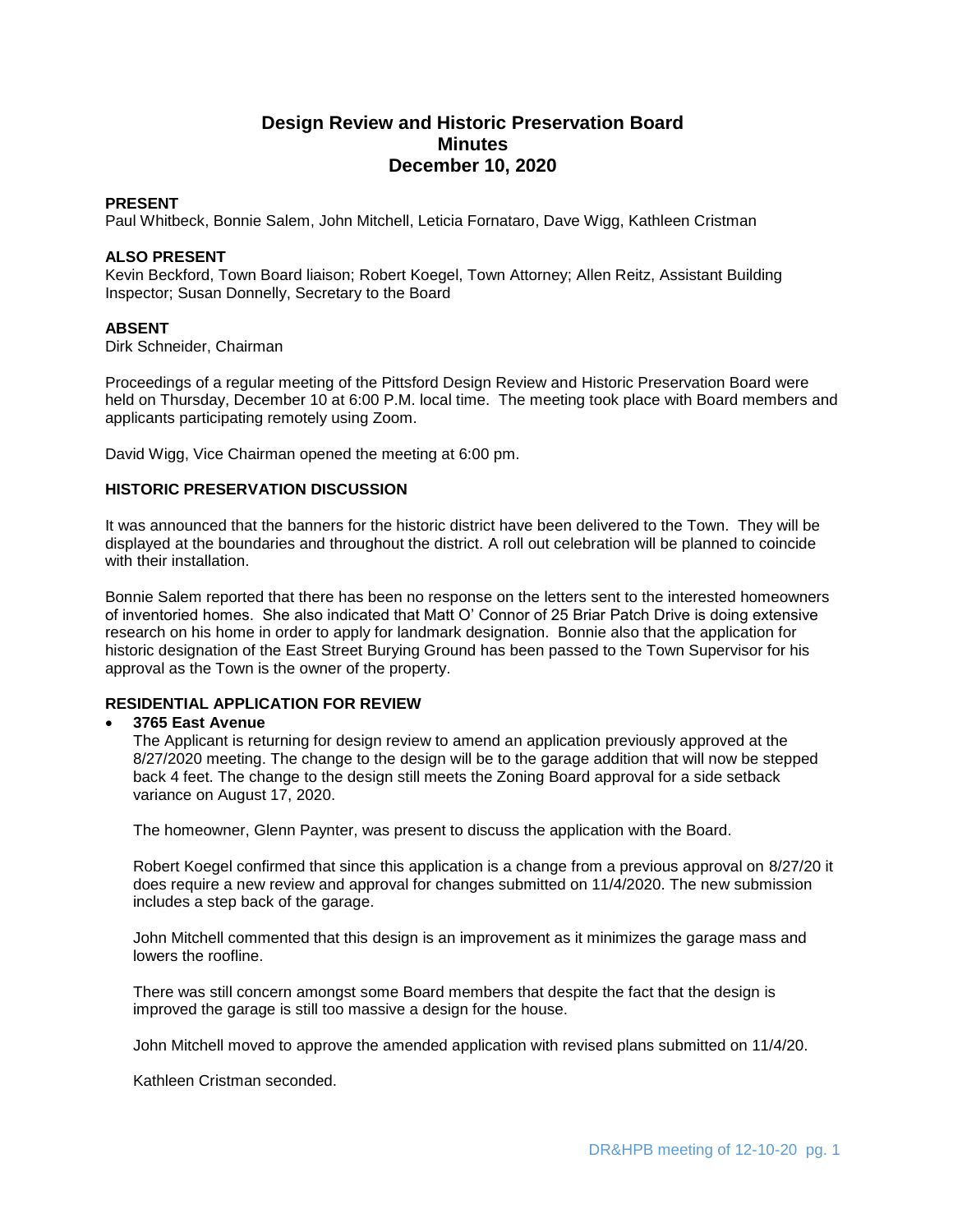Since some Board members dissented, a roll call was taken.

Whitbeck – Nay Wigg – Aye Cristman – Aye Salem – Nay Mitchell – Aye Fornataro – Aye

The application was approved.

#### **11 Old Landmark Drive**

The Applicant is requesting design review for the addition of a screened porch. The screened porch will be approximately 225 square feet and will be located to the rear of the property.

Mike Heiler of Homes by Design was present to discuss the application with the Board. He indicated that the brick and trim on the addition would match what is on the existing home.

Several Board members were concerned with the lack of information on the presentation. They felt it was difficult to visualize how the new construction would blend with the existing structure given the drawings and pictures they were presented with. The Board felt the detailing and dimensions on the presentation were incomplete and this hampers their ability to make a decision on the project. Additionally a request was made for a current picture of the back of the dwelling where the addition is proposed was requested for any future submission.

The decision was made to hold this application open in order to allow the applicant to provide more details.

## **RESIDENTIAL APPLICATION FOR REVIEW – NEW**

#### **94 Coventry Ridge**

The Applicant is requesting design review for the construction of a two story single family home. The home will be approximately 3354 square feet of living area and will be located in the Coventry Ridge Subdivision.

Jim Connaughton of Coventry Ridge Building Corporation was present. This is a sold home but the color palette has not yet been decided and the homeowners are still working out details.

The Board commented that this design is busier looking than surrounding properties with the three textures. It was suggested that the bump out on the garage with the stone detailing be eliminated to present a cleaner look.

Leticia Fornataro moved to accept the application as submitted with the recommendation of the elimination of the bump out on the garage.

John Mitchell seconded.

All Ayes.

#### **22 Hawkstone Way**

The Applicant is requesting design review for the construction of a one story single family home. The home will be approximately 1994 square feet and will be located in the cottages at Malvern Subdivision.

Charlie Kenton of Ketmar Development Corporation was present.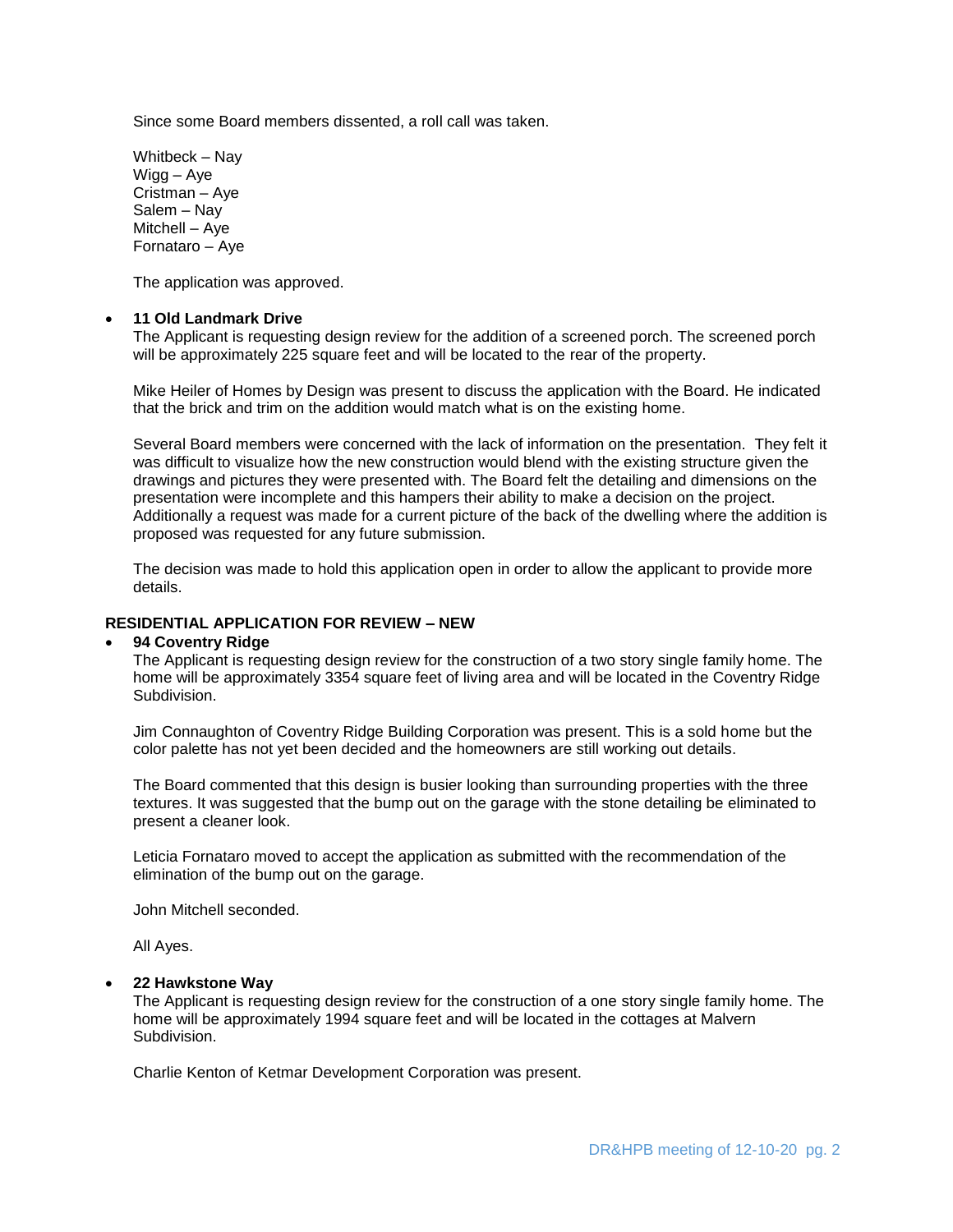David Wigg inquired if the posts would be wrapped in Azek trim and Mr. Kenton indicated that they would.

There was no other comment from the Board.

David Wigg moved to approve the application as submitted.

Paul Whitbeck seconded.

All Ayes.

## **20 Escena Rise**

The Applicant is requesting design review for the construction of a two story single family home. The home will have approximately 3311 square feet of living space and will be located in the Wilshire Hills Subdivision.

Jeff Brokaw of Morrell Builders was present to discuss the application.

The use of three textures on the front elevation was discussed again. Board members were split on their approval or not of the application of multiple elements on this structure.

The garage doors were discussed. They will be 18 ft. and 9 ft. respectively.

Comments were made on the lack of fenestration of the left side elevation that presents with a blank wall on the upper floor. Jeff Brokaw indicated he could support the addition of 24" x 14" rectangular windows in the owner's suite. He was unclear as to whether the homeowner would be supportive of adding windows to the children's room on this elevation. It was suggested that these windows should have grids.

Leticia Fornataro moved to accept the application with the recommendation of the addition of two windows in the owner's suite and the second bedroom.

Kathleen Cristman seconded.

All Ayes.

## **COMMERCIAL APPLICATION FOR REVIEW**

## **3349 Monroe Avenue – Body Fuel**

The Applicant is requesting design review for the addition of a business identification sign. The sign will be located in Pittsford Plaza and will identify the business "Body Fuel". The sign will be illuminated with white LED flush mounted letters.

Jim Columbo of Skylight Signs was present to discuss the application.

Mr. Columbo described the sign as a 27 ft. illuminated sign with a flush mount to the wall.

Dave Wigg moved to accept the application as submitted.

John Mitchell seconded.

All Ayes.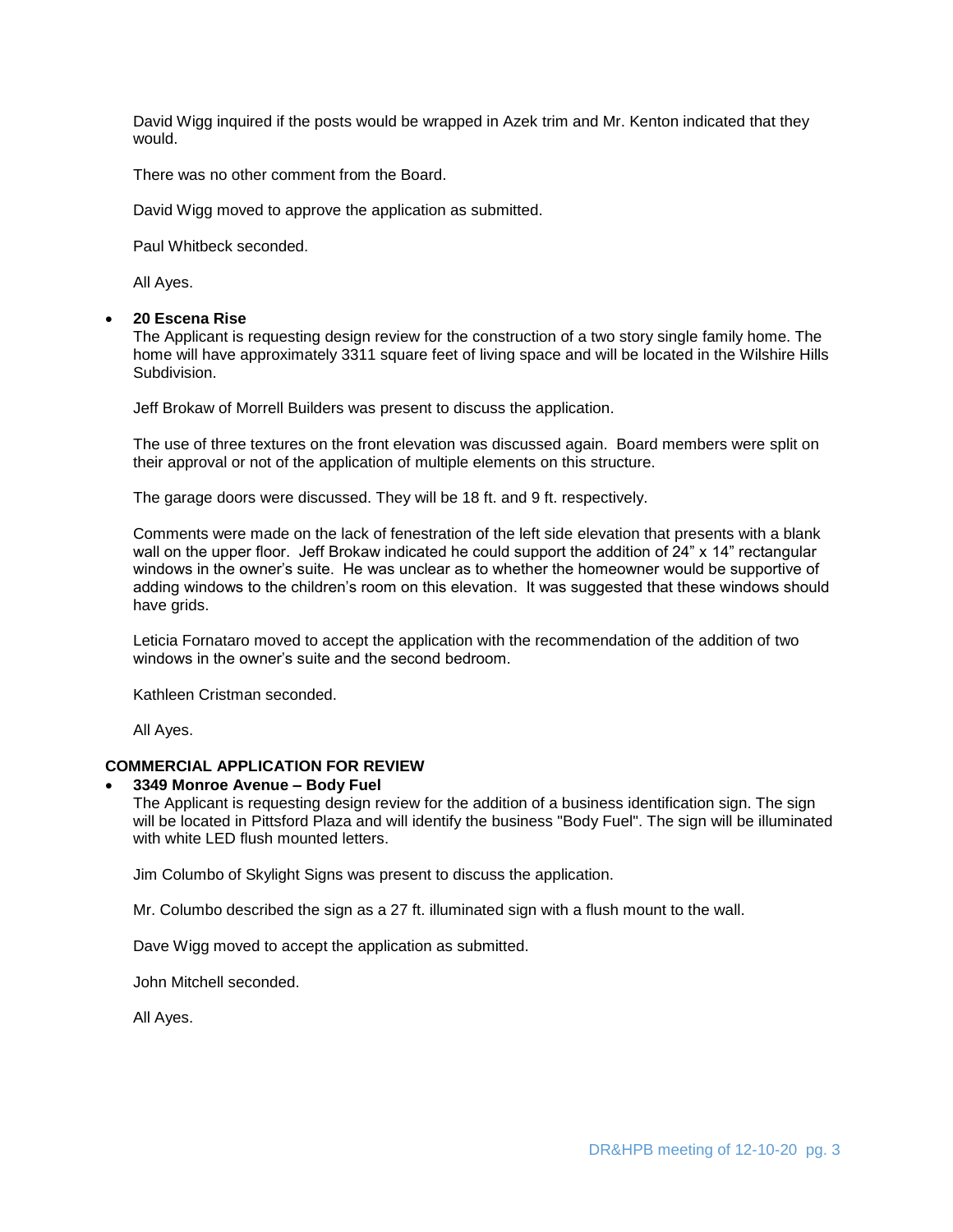## **3400 Monroe Avenue – Ace Hardware**

The Applicant is requesting design review for the addition of a business Identification sign. The sign will be located in the Pittsford Colony Plaza and will identify "Ace Hardware". The sign will be 72 sq. ft.

Mike Mammano with Clinton Signs was present to present the application to the Board.

The sign will be located on the building at the back of the Pittsford Colony Plaza. The logo is the standard "Ace Hardware" logo.

John Mitchell moved to accept the application as submitted.

Kathleen Cristman seconded.

All Ayes.

## **INFORMAL REVIEW** - **Kilbourn Place**

## **Wright House**

The Applicant is requesting an informal review of the "Wright" House on the Kilbourn Place property.

David Riedman and Jerry Watkins of Riedman of Riedman Development and David Hanlon and Jarrad Coon of Hanlon Architects were present.

The proposed plan for the Wright home on the Kilbourn Place property was discussed. The front façade will be repaired and restored and the porch detailing retained. The windows will be replaced with new which will have a wood trim. The siding will be a Hardi plank siding painted white. The existing porch will remain and a handicapped accessible ramp will be added to the rear of the structure. The roof will be an architectural black asphalt shingle with a black standing seam metal roof as accent on the porch. The porch decking will be a Trex material.

There was discussion as to the lattice on the bottom of the porch between the brick piers is appropriate to the time period of the original construction. Bonnie Salem also noted that to be historically accurate the shutter hardware should be authentic looking and placed on the molding to represent shutters that would actually close.

Bonnie Salem indicated that the restorative changes (not replacement) are positive particularly for the porch details and railings. David Wigg commented that the true divided lites in the windows are appropriate and that he hopes that detail is retained in the restoration.

A discussion was held about the shutters. If the shutters are retained they may be replaced with a fiberglass material for maintenance free upkeep. The shutters will be a dense material to mimic wood materials. It was suggested that the shutters might not be historically accurate features of the original construction of the home. Kathleen Cristman indicated it would be worth researching if retaining the shutters are appropriate for a home that is estimated to be built around the time period of 1860-1870. John Mitchell agreed to research the design to determine this. David Hanlon indicated he would be agreeable to eliminating the shutters if the Board deems that appropriate.

Overall, the Board was very pleased to see the structure will be restored and the Italianate features of the porch and railings retained.

Questions were posed about the landscaping plan. A plan will be shared with the Board in a future presentation.